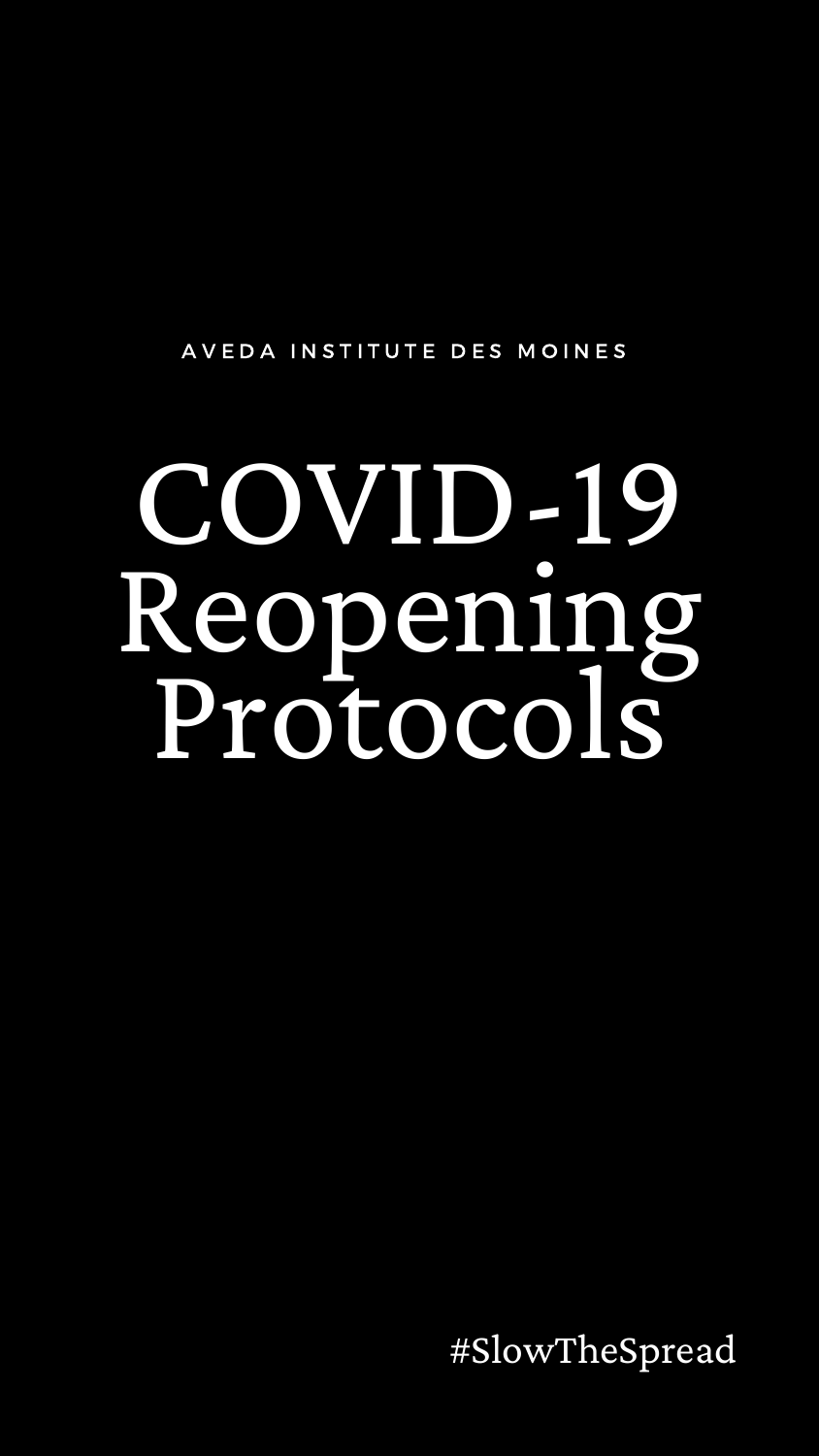- Fever
- Cough
- Colds
- Headache  $\bullet$
- Diarrhea
- Shortness of breath
- Sore throat
- Joint and Muscle Pain

If you have experienced any of these symptoms we ask that you not enter the salon location. We will work to reschedule your appointment 10-14 days later.

# Do you have these symptoms?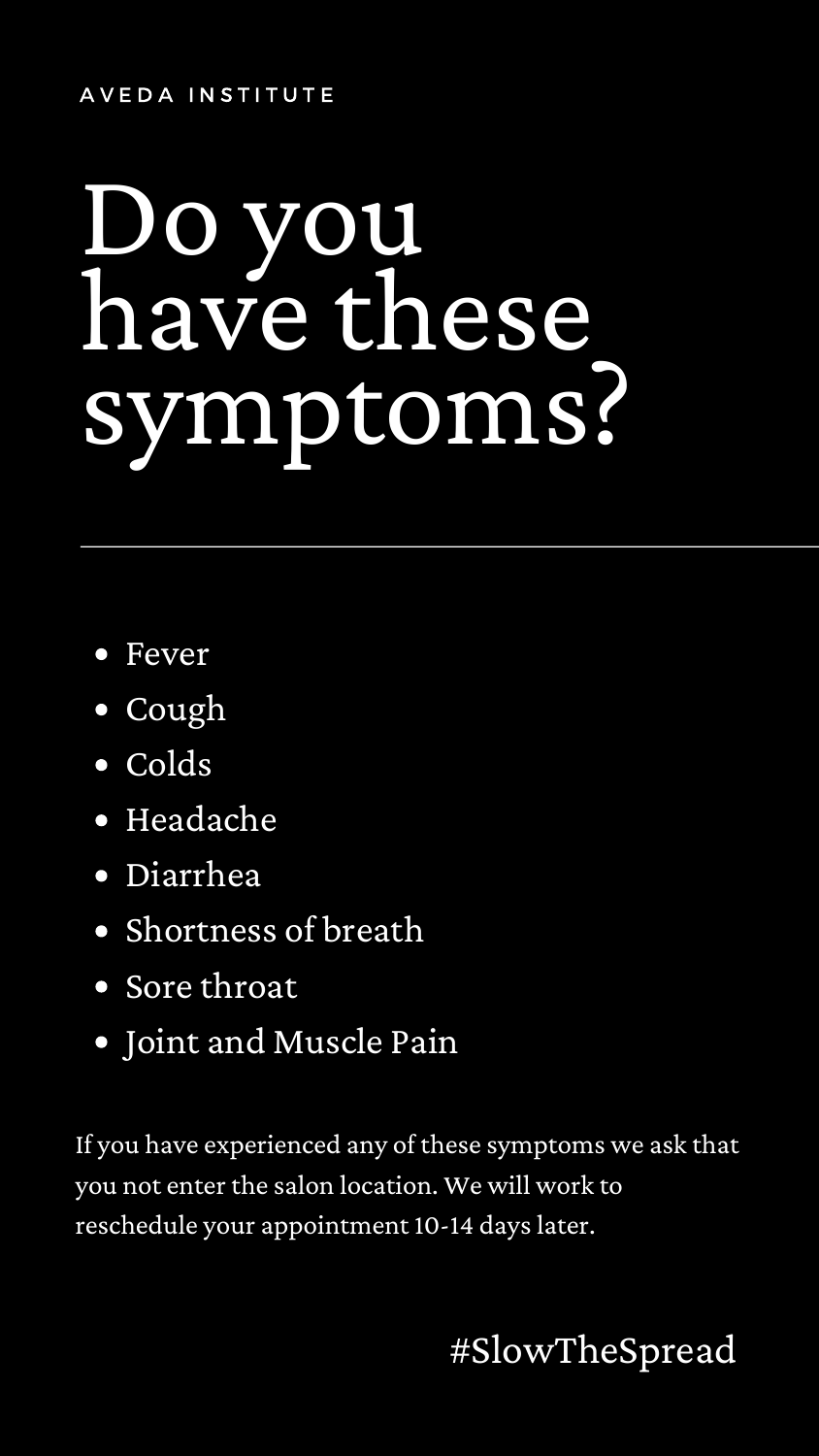# Have you had Exposure?

If yes, we ask you not enter the salon location. We will work to reschedule your appointment 10-14 days later.

- Exposure to a confirmed COVID-19 patient
- Exposure to a Person Under Investigation (PUI) for COVID-19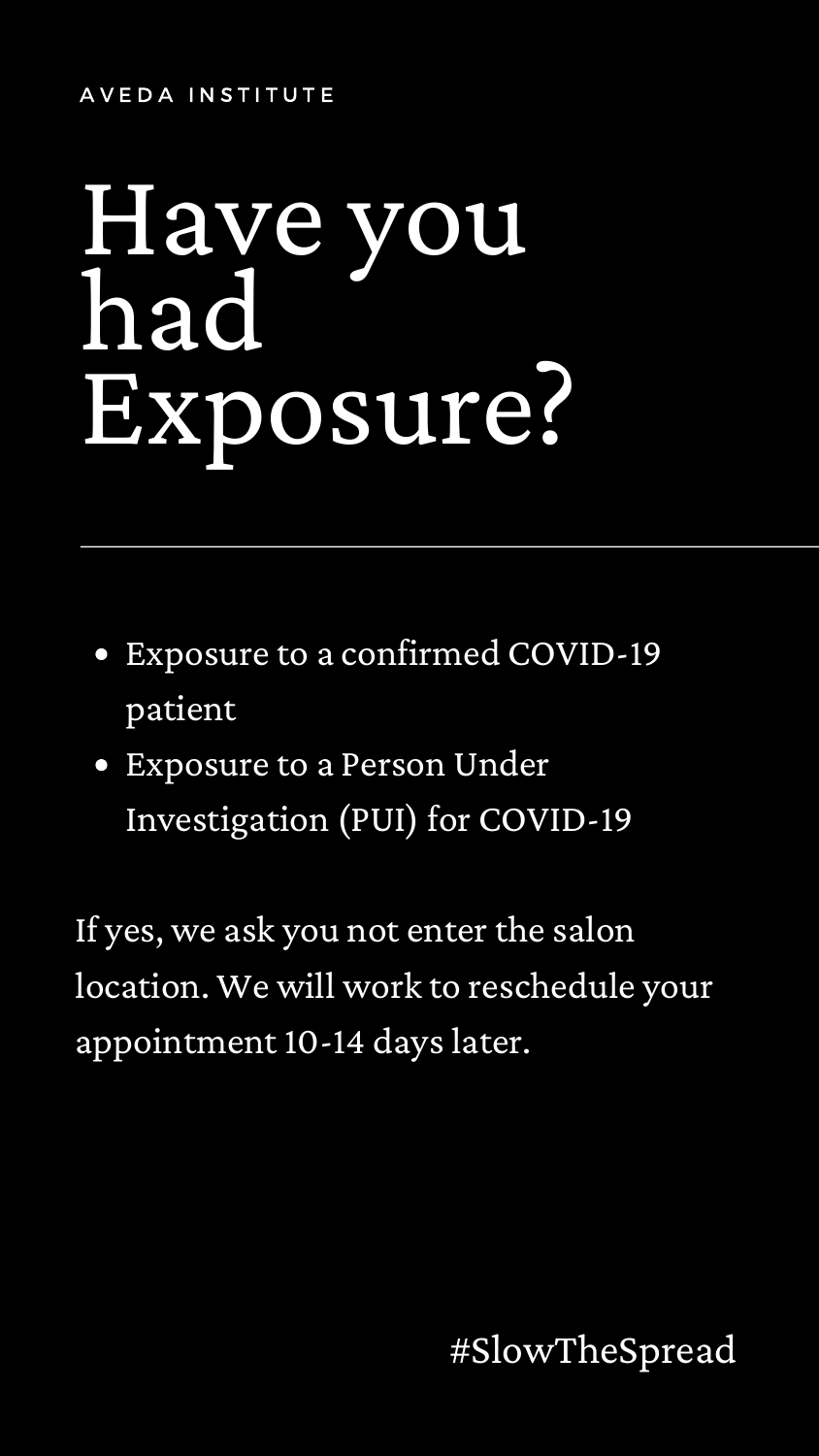## All Stylist and Guests must wear a mask.



We will provide you with one if you don't have one. To cut down on PPE usage we encourage you to bring your own reusable mask.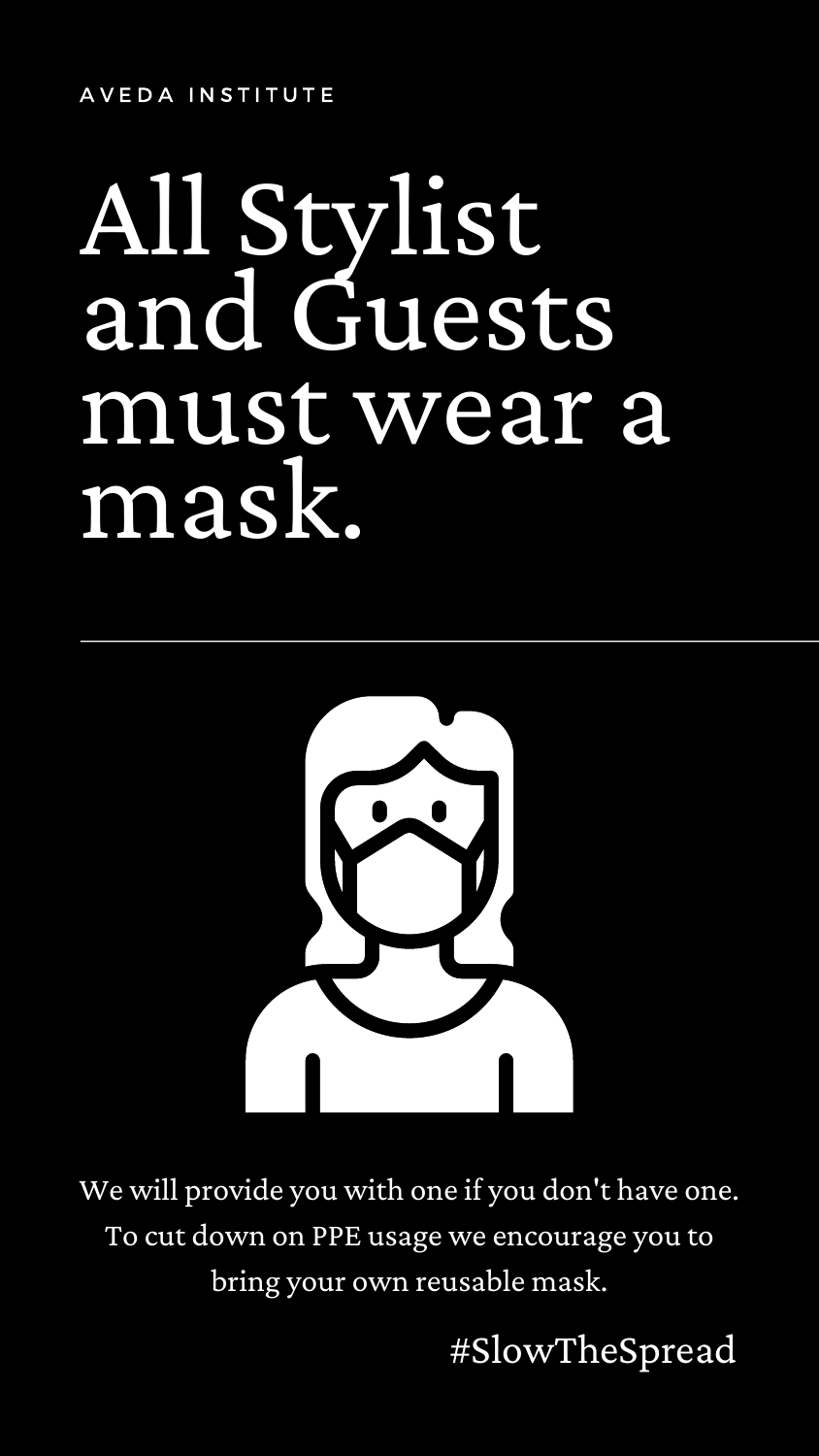## Text/Call upon arrival.



- We will be eliminating use of our waiting rooms.
- When you arrive please text or call the salon number and let them know you've arrived.

• When your stylist is ready for you they will greet you at the door.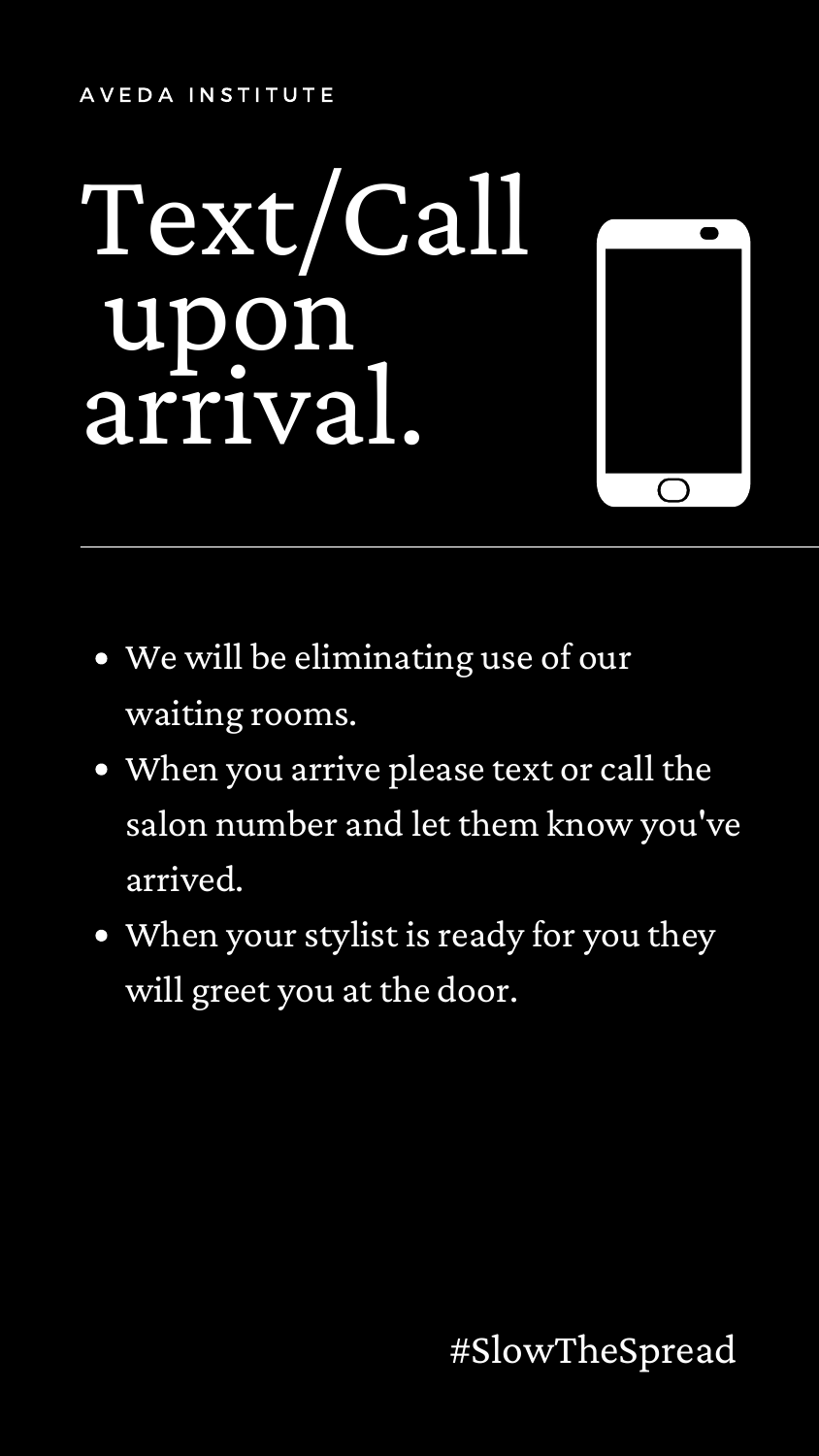## Essential Service Menu

- To limit the time each client spends in the salon we will be implementing an 'Essential Service' Menu.
- This menu is designed to ensure that all guests can be accommodated in a

• If you are a looking for a service we aren't currently providing, rest assured we will return to our normal service offerings when it is possible to do so.

### timely manner.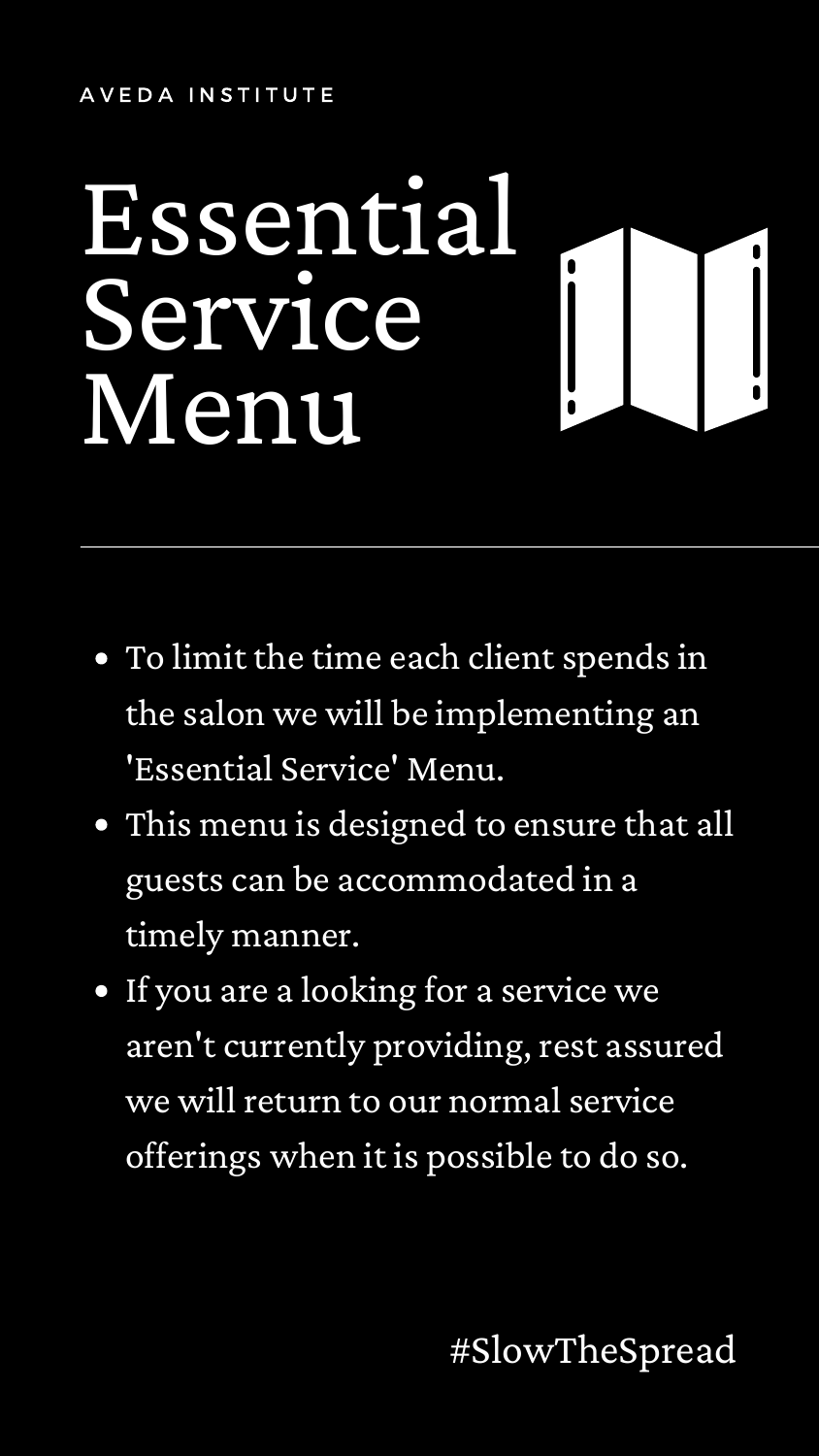## Essential Service Menu

- Root-Touch Up
- All Over Color
- Partial-Foil
- Partial-Foil w/ Root Touch up  $\bullet$
- Full-Foil  $\bullet$
- Dry Haircuts  $\bullet$
- Extension Removal  $\bullet$
- Nail Services  $\bullet$
- Massage  $\bullet$
- Esthiology $\bullet$

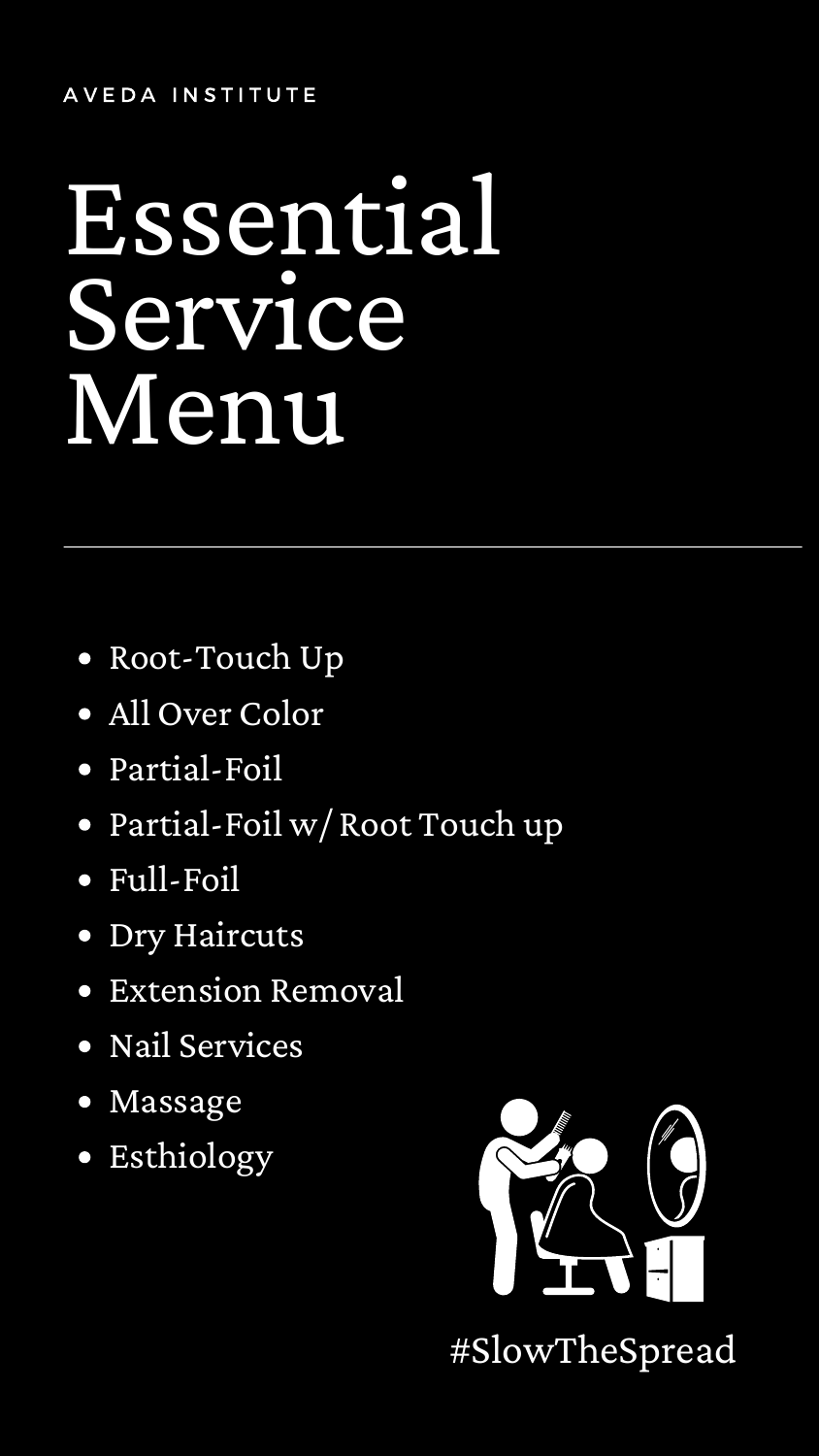## Increased Sanitation and standards.

- All guests/staff will have temperature taken on arrival.
- Stations will be sanitized after each

### guest.

Tools will be sanitized after each guest.

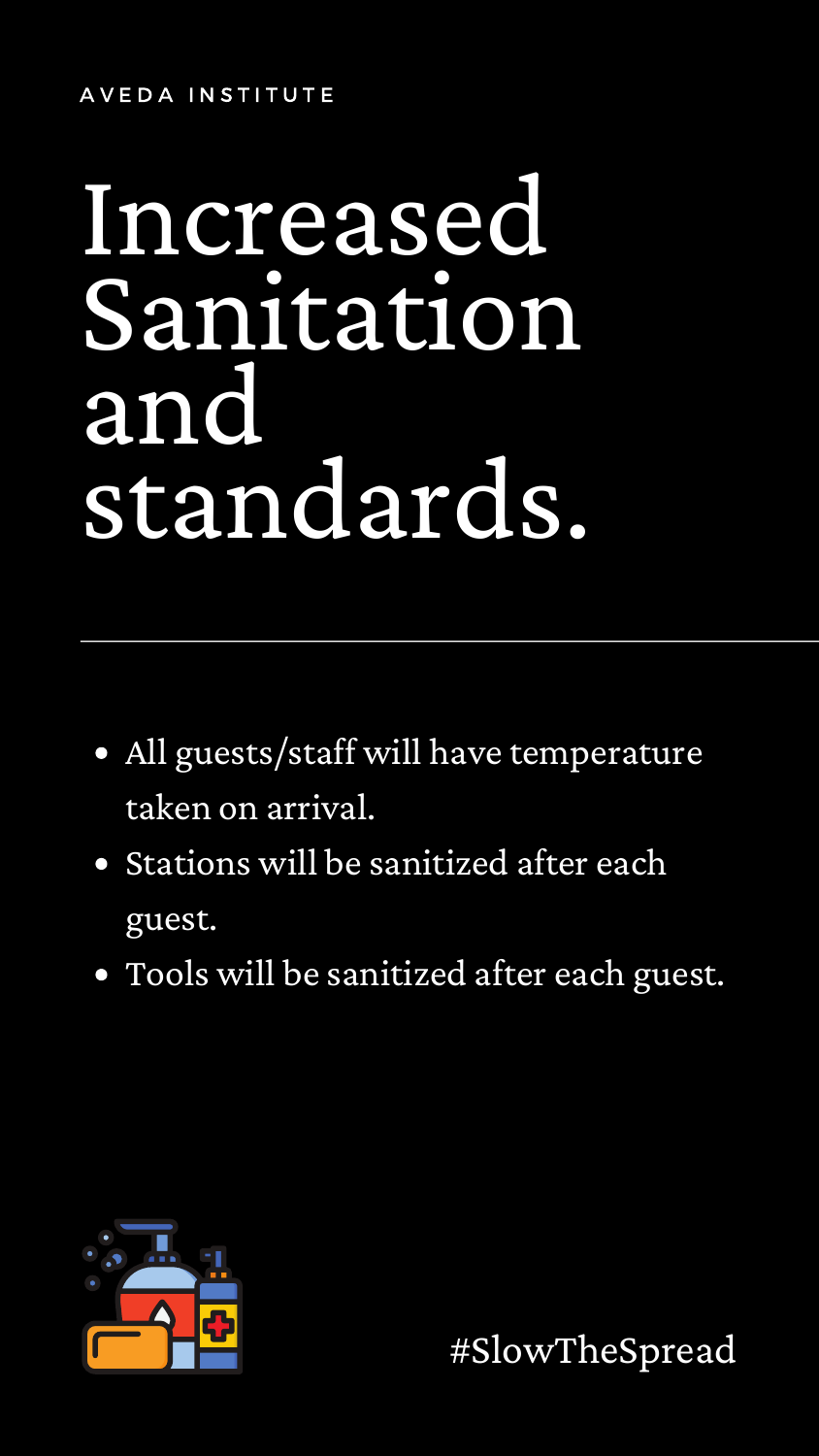### A V E D A IN STITUTE

# Changesto services

- No blow-outs
- No hand/shoulder/neck massages
- No beverage service
- No nose waxing, facials or makeup
- No lip, chin, cheek waxing
- No magazines or iPads
- No couples massage
- 

### Appointment Only

In an effort to reduce exposure for clients and staff, our services will look a little different. We ask that only guests with appointments or purchasing retail enter the institute. We appreciate your patience as we begin to reopen.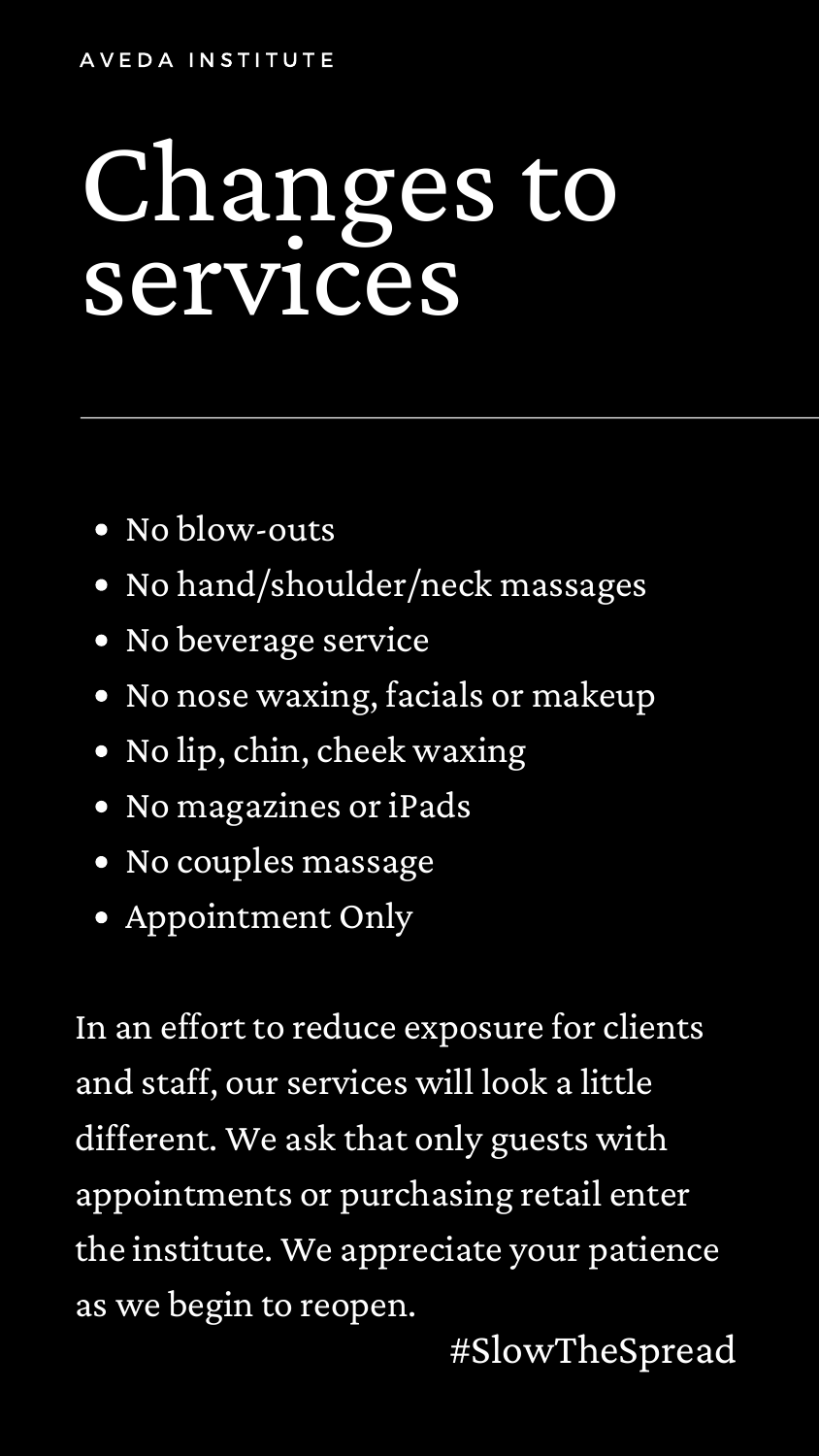#### A V E D A IN STITUTE

# Prior to Service

- Come with clean dry hair
- Arrive at scheduled appointment time  $\bullet$
- If you used box color don't worry we wont judge - let your stylist know.